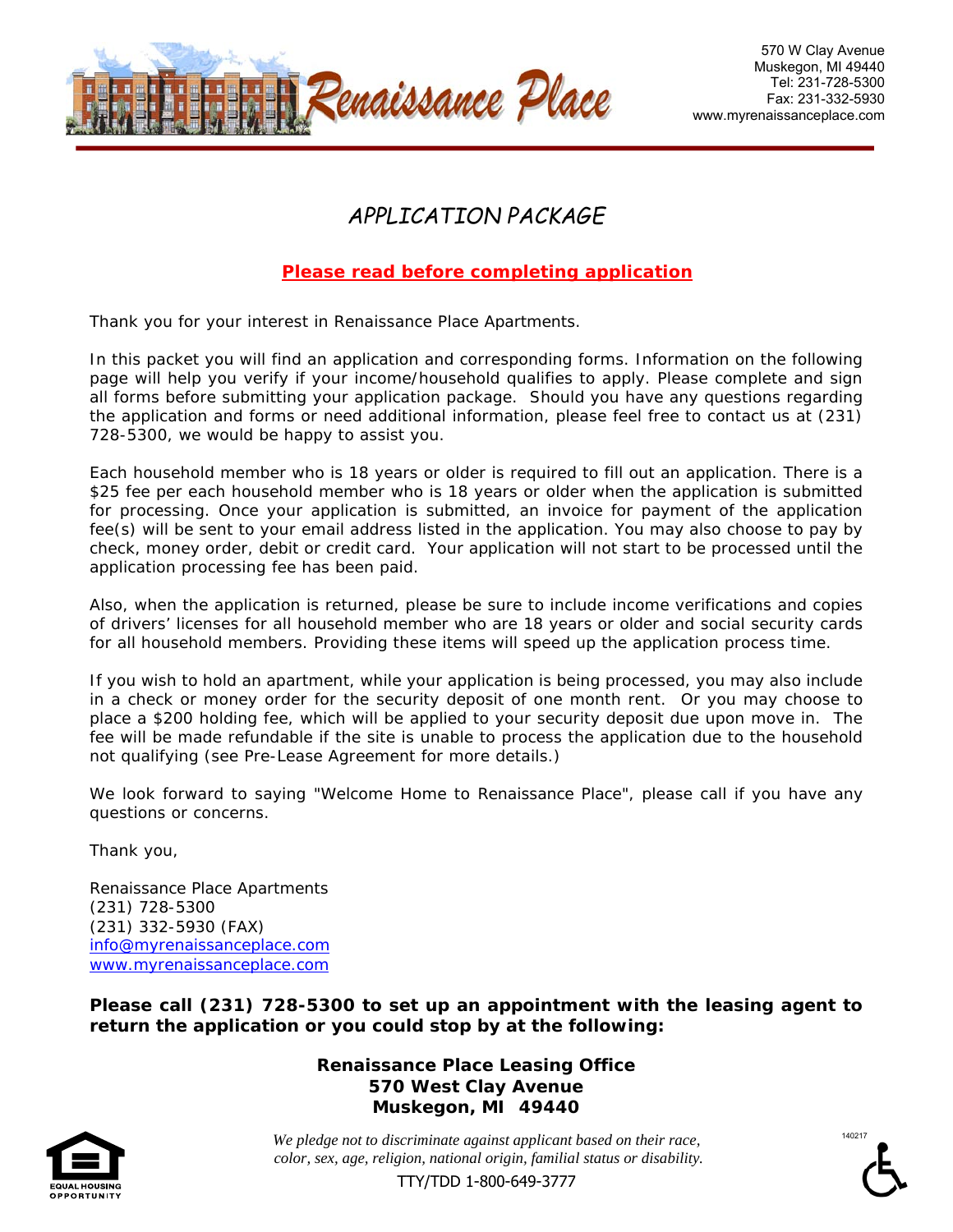

140217

### *WHAT IS THE RESIDENT CRITERIA?*

| Household size | Maximum Income/ Year (*) |
|----------------|--------------------------|
| 1 person       | \$34,620                 |
| 2 persons      | \$39,600                 |
| 3 persons      | \$44,520                 |
| 4 persons      | \$49,440                 |
|                |                          |

(\*) 2022 HUD Published Information

If your household falls below the maximum income listed as stated above, your household can potentially qualify within our communities!

#### **Everyone over the age of 18 must submit an individual application to qualify their household**

We will be doing a credit check, background check, and housing history. In order for a household to qualify, the following criteria must be met:

#### Credit Check:

- Bankruptcies need to be 5 years and older
- If utilities are owed, the household would be denied
- If there are judgements, the household would be denied
- $\bullet$  If the amounts in collections is over \$2,000, the household will be denied medical bills are not applicable

Background Check:

- Misdemeanors that are violent, sex, drug, or home invasion related charges need to be 2 years or older
- Felonies that are violent resulting in great bodily harm or death, sex, or maintenance of a drug house charges need to be 10 years or older
- Felonies not violent, sex, or maintenance of a drug house related charges need to be 2 years or older
- All criminal charges will be reviewed on a case-by-case basis

Housing History:

- Any evictions will deny the household
- Owing any previous landlords will deny a household

Student Status:

 We cannot rent to household where all members in the household are full time students unless specific conditions are met. Please contact our leasing office at info@myrenaissanceplace.com for further details.

| Signature: | Date: |  |  |
|------------|-------|--|--|
| Signature: | Date: |  |  |



*We pledge not to discriminate against applicant based on their race, color, sex, age, religion, national origin, familial status or disability.*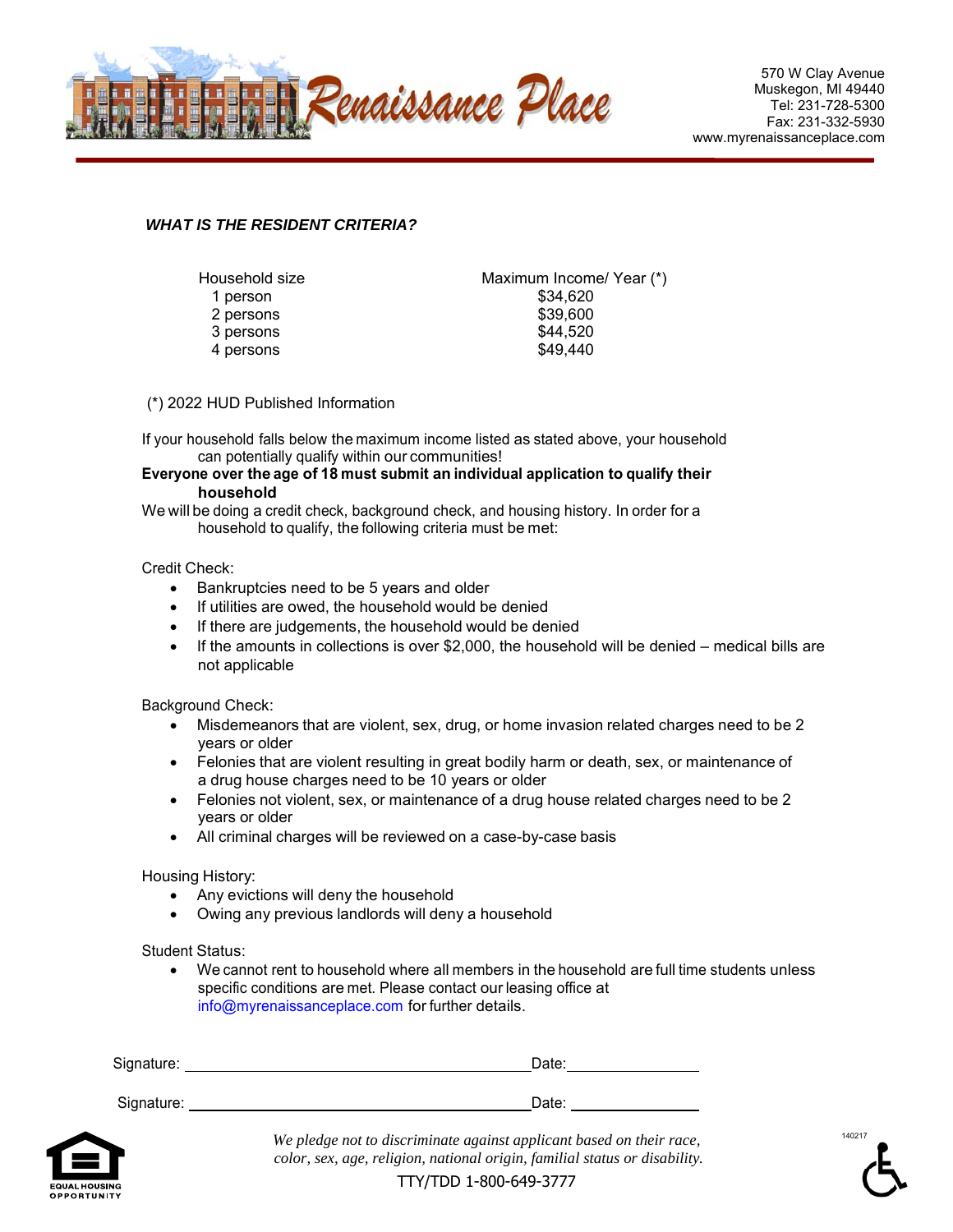|                                                                                                                                                                                                                                      |                                                                                                                                                |                                               |                                   | \$                        |
|--------------------------------------------------------------------------------------------------------------------------------------------------------------------------------------------------------------------------------------|------------------------------------------------------------------------------------------------------------------------------------------------|-----------------------------------------------|-----------------------------------|---------------------------|
| For Office Use Only                                                                                                                                                                                                                  | Date Rec'd                                                                                                                                     | Time Rec'd                                    |                                   | Initials                  |
| <b>Preliminary Rental Application</b>                                                                                                                                                                                                |                                                                                                                                                |                                               |                                   |                           |
| Please note that this is a preliminary application and gives no lease or rent rights. It is valid for 120 days.                                                                                                                      |                                                                                                                                                |                                               |                                   |                           |
| Community: Renaissance Place Apartments located in Muskegon, MI                                                                                                                                                                      |                                                                                                                                                |                                               |                                   |                           |
| Applicant Name: <u>Applicant Name:</u> Applicant Name: Applicant Name: Applicant Name: Applicant Name: Applicant Name                                                                                                                |                                                                                                                                                |                                               |                                   |                           |
| Applicant Email Address: Applicant Email Address:                                                                                                                                                                                    |                                                                                                                                                |                                               |                                   |                           |
| Unit Size (check one)<br>$\vert$   2                                                                                                                                                                                                 |                                                                                                                                                | Unit Type (check one) $\Box$ <b>Apartment</b> |                                   |                           |
| Preferred Move In Date? <b>Manual Preferred Contains a Preferred Contains a Preferred Contains a Preferred Contains a Preferred Contains a Preferred Contains a Preferred Contains a Preferred Contains a Preferred Contains a P</b> |                                                                                                                                                |                                               |                                   |                           |
| How did you hear about us? (Check one) $\Box$ Drive By $\Box$ Internet $\Box$ Property Website $\Box$ Referral:                                                                                                                      |                                                                                                                                                |                                               |                                   |                           |
| Do you have a Spouse and/or Significant Other who will be applying to live in the apartment with you? $\Box$ Yes                                                                                                                     |                                                                                                                                                |                                               |                                   | No                        |
|                                                                                                                                                                                                                                      |                                                                                                                                                |                                               |                                   |                           |
| Please list all persons that will occupy the residence (NOTE: One Application per 18 yr or older household member)                                                                                                                   |                                                                                                                                                |                                               |                                   |                           |
| Name<br>(First, Middle Initial, Last)                                                                                                                                                                                                | Maiden Name<br>(If Applicable)                                                                                                                 | Relationship<br>(i.e. co-head, child)         | Date of Birth<br>Month, Day, Year | Social Security<br>Number |
| 1.                                                                                                                                                                                                                                   |                                                                                                                                                | Head of Household                             |                                   |                           |
| 2.                                                                                                                                                                                                                                   |                                                                                                                                                |                                               |                                   |                           |
| 3.<br>4.                                                                                                                                                                                                                             |                                                                                                                                                |                                               |                                   |                           |
| 5.                                                                                                                                                                                                                                   |                                                                                                                                                |                                               |                                   |                           |
| 6.                                                                                                                                                                                                                                   |                                                                                                                                                |                                               |                                   |                           |
|                                                                                                                                                                                                                                      |                                                                                                                                                | <b>Applicant's Housing History</b>            |                                   |                           |
| <b>Current Address</b>                                                                                                                                                                                                               |                                                                                                                                                | <b>Previous Address</b>                       |                                   |                           |
| Date:<br>From:                                                                                                                                                                                                                       | Rent                                                                                                                                           | Date:<br>From:                                |                                   | Rent                      |
| To:                                                                                                                                                                                                                                  |                                                                                                                                                | To:                                           |                                   |                           |
| <b>Reason for Moving:</b><br><b>Current Landlord:</b>                                                                                                                                                                                |                                                                                                                                                | <b>Reason for Moving:</b>                     | Landlord:                         |                           |
| <b>Address:</b>                                                                                                                                                                                                                      |                                                                                                                                                |                                               | <b>Address:</b>                   |                           |
| Phone:                                                                                                                                                                                                                               |                                                                                                                                                |                                               | Phone:                            |                           |
| <b>Previous Address</b>                                                                                                                                                                                                              |                                                                                                                                                | <b>Previous Address</b>                       |                                   |                           |
| Date:<br>From:                                                                                                                                                                                                                       | Rent                                                                                                                                           | Date:<br>From:                                |                                   | Rent                      |
| To:                                                                                                                                                                                                                                  |                                                                                                                                                | To:                                           |                                   |                           |
| <b>Reason for Moving:</b><br>Landlord:                                                                                                                                                                                               |                                                                                                                                                | <b>Reason for Moving:</b>                     | Landlord:                         |                           |
| <b>Address:</b>                                                                                                                                                                                                                      |                                                                                                                                                |                                               | <b>Address:</b>                   |                           |
| Phone:                                                                                                                                                                                                                               |                                                                                                                                                |                                               | Phone:                            |                           |
|                                                                                                                                                                                                                                      | If you have resided at additional addresses within the past five (5) years,<br>Please attach Previous Address Information on a separate sheet. |                                               |                                   |                           |
| Do you expect any additions to the household within the next twelve months? $\Box$ Yes $\Box$ No                                                                                                                                     |                                                                                                                                                |                                               |                                   |                           |
| If "yes", please explain:                                                                                                                                                                                                            |                                                                                                                                                |                                               |                                   |                           |
| Do you have full custody of your child(ren)? $\Box$ Yes $\Box$ No $\Box$ N/A                                                                                                                                                         |                                                                                                                                                |                                               |                                   |                           |
| Is there anyone living with you now who won't be living with you at this property? $\Box$ Yes $\Box$ No<br>If "yes", please explain                                                                                                  |                                                                                                                                                |                                               |                                   |                           |
|                                                                                                                                                                                                                                      |                                                                                                                                                |                                               |                                   |                           |



 *color, sex, age, religion, national origin, familial status or disability.* 

App Fee Paid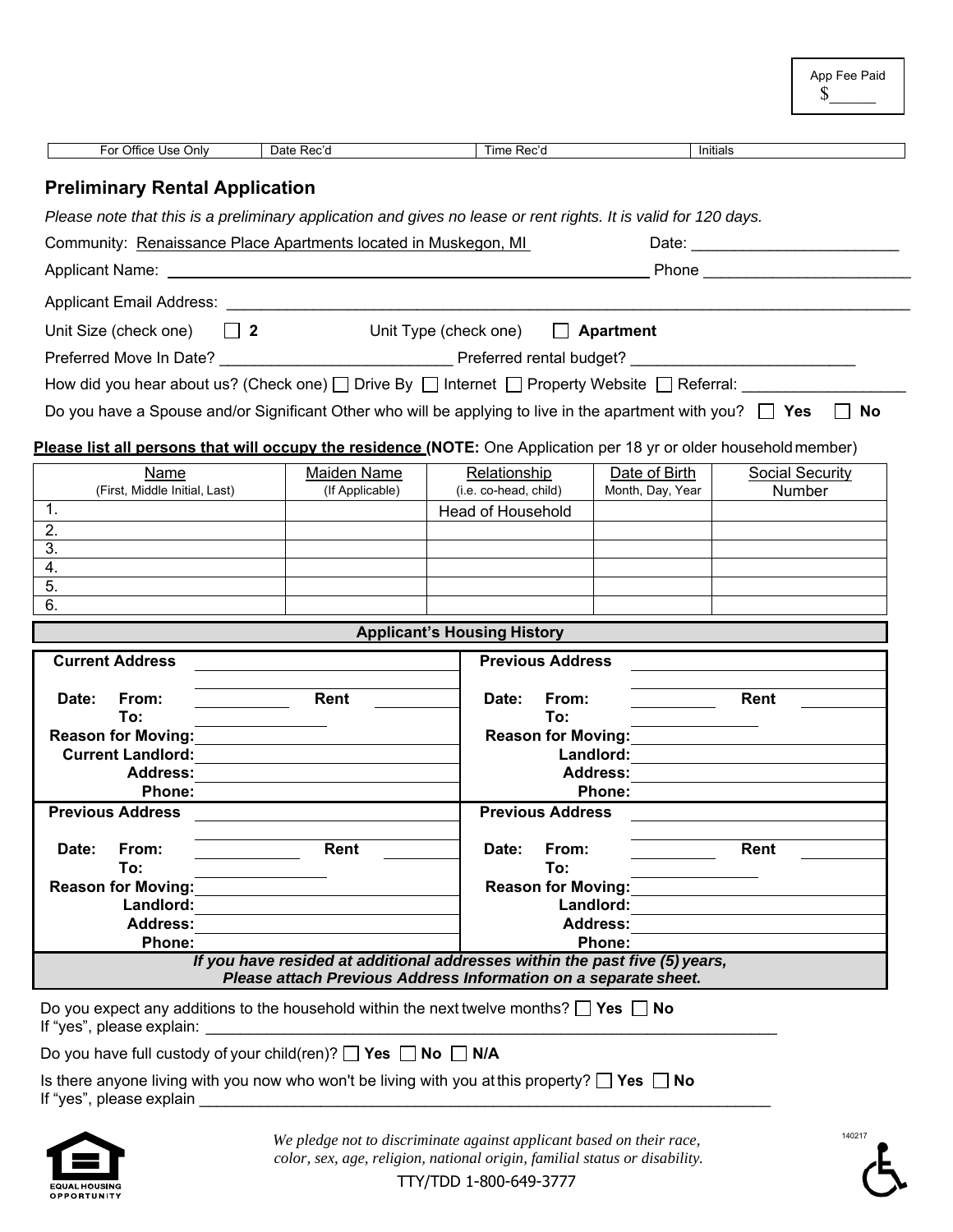| Are there any absent household members who under normal conditions would live with you? $\square$ Yes $\square$ No |  |
|--------------------------------------------------------------------------------------------------------------------|--|
| If "yes", please explain:                                                                                          |  |

| Are you or any other household members separated but not divorced from their spouse? $\Box$ Yes $\Box$ No |  |
|-----------------------------------------------------------------------------------------------------------|--|
| If "yes", please explain:                                                                                 |  |

|                                                            | Are you or any other household members (including minors) currently a part or full-time student or expect to be one in the |  |
|------------------------------------------------------------|----------------------------------------------------------------------------------------------------------------------------|--|
| next 12 months? $\Box$ Yes $\Box$ No If Yes, who and when: |                                                                                                                            |  |

|  |                                           |  | Have you or any other household members (including minors) been a part or full-time student in the past 12 months? |
|--|-------------------------------------------|--|--------------------------------------------------------------------------------------------------------------------|
|  | $\Box$ Yes $\Box$ No If Yes, who and when |  |                                                                                                                    |

Have you or any member of your household lived in subsidized (tenant or property based voucher) housing? **Yes No** If Yes, when and where

Have you ever committed fraud in a subsidized housing program or been requested to repay money for knowingly misrepresenting information for such housing programs?  $\Box$  Yes  $\Box$  No If Yes, please explain

**Tenant-based vouchers are welcome! Please submit voucher documents from your PHA (if applicable).** 

|                                                                                                                                                                                                                |                         | <b>Employment</b>                                                                                                                                                                                                                  |                                          |
|----------------------------------------------------------------------------------------------------------------------------------------------------------------------------------------------------------------|-------------------------|------------------------------------------------------------------------------------------------------------------------------------------------------------------------------------------------------------------------------------|------------------------------------------|
| 1 <sup>st</sup> Position                                                                                                                                                                                       |                         |                                                                                                                                                                                                                                    | 2 <sup>nd</sup> Position (if applicable) |
| Employer                                                                                                                                                                                                       |                         | <b>Employer</b>                                                                                                                                                                                                                    |                                          |
| <b>Address</b>                                                                                                                                                                                                 |                         | <b>Address</b>                                                                                                                                                                                                                     |                                          |
| <b>Phone</b>                                                                                                                                                                                                   |                         | <b>Phone</b>                                                                                                                                                                                                                       |                                          |
| <b>Length of Employment</b>                                                                                                                                                                                    |                         | <b>Length of Employment</b> entries and the set of the set of the set of the set of the set of the set of the set of the set of the set of the set of the set of the set of the set of the set of the set of the set of the set of |                                          |
|                                                                                                                                                                                                                |                         | <b>Position Held</b>                                                                                                                                                                                                               |                                          |
| Supervisor:                                                                                                                                                                                                    | Per: $\qquad \qquad \_$ | Supervisor:                                                                                                                                                                                                                        | Per                                      |
| Salary/Wage: 2008<br>Status: $\Box$ Full-Time $\Box$ Part Time Hrs/Wk                                                                                                                                          |                         | Salary/Wage: <b>Salary/Wage:</b><br>Status: Full-Time Part Time Hrs/Wk                                                                                                                                                             |                                          |
|                                                                                                                                                                                                                |                         |                                                                                                                                                                                                                                    |                                          |
|                                                                                                                                                                                                                |                         | If employment is <b>LESS</b> than one year, please provide previous employer, address, phone<br>and length of employment on separate paper.                                                                                        |                                          |
| Do you or any other household members expect any changes to your income in the next 12 months? $\Box$ Yes $\Box$ No                                                                                            |                         |                                                                                                                                                                                                                                    |                                          |
| Does your household have or anticipate having any pets? $\Box$ Yes $\Box$ No                                                                                                                                   |                         |                                                                                                                                                                                                                                    |                                          |
| Own a car? Nes No Model No Model Near Near Near Nicense Plate Nate Note Note Note Near Near Near Near Near Nea                                                                                                 |                         |                                                                                                                                                                                                                                    |                                          |
| Second car? □ Yes □ No Model _________ Year ________ License Plate __________ Color ______________                                                                                                             |                         |                                                                                                                                                                                                                                    |                                          |
| Have you or any other household members disposed or given away any asset(s) for LESS than fair market value within<br>the past two years? $\Box$ Yes $\Box$ No If Yes, please list asset and value received    |                         |                                                                                                                                                                                                                                    |                                          |
| Are you or any other ADULT household member claiming zero income? $\Box$ Yes $\Box$ No                                                                                                                         |                         |                                                                                                                                                                                                                                    |                                          |
|                                                                                                                                                                                                                |                         |                                                                                                                                                                                                                                    |                                          |
| Total household income from all other sources (i.e. social security pension, child support, Section 8 Certificate, etc):                                                                                       |                         |                                                                                                                                                                                                                                    |                                          |
| Source:                                                                                                                                                                                                        |                         | Amount/month:                                                                                                                                                                                                                      | \$                                       |
| Source:                                                                                                                                                                                                        |                         | Amount/month:                                                                                                                                                                                                                      |                                          |
| Source:                                                                                                                                                                                                        |                         | Amount/month: \$                                                                                                                                                                                                                   |                                          |
| Have you or any other household members disposed or given away any asset(s) for LESS than fair market value within the<br>past two years? $\Box$ Yes $\Box$ No If "yes", please list asset and value received: |                         |                                                                                                                                                                                                                                    |                                          |



*We pledge not to discriminate against applicant based on their race, color, sex, age, religion, national origin, familial status or disability.* 

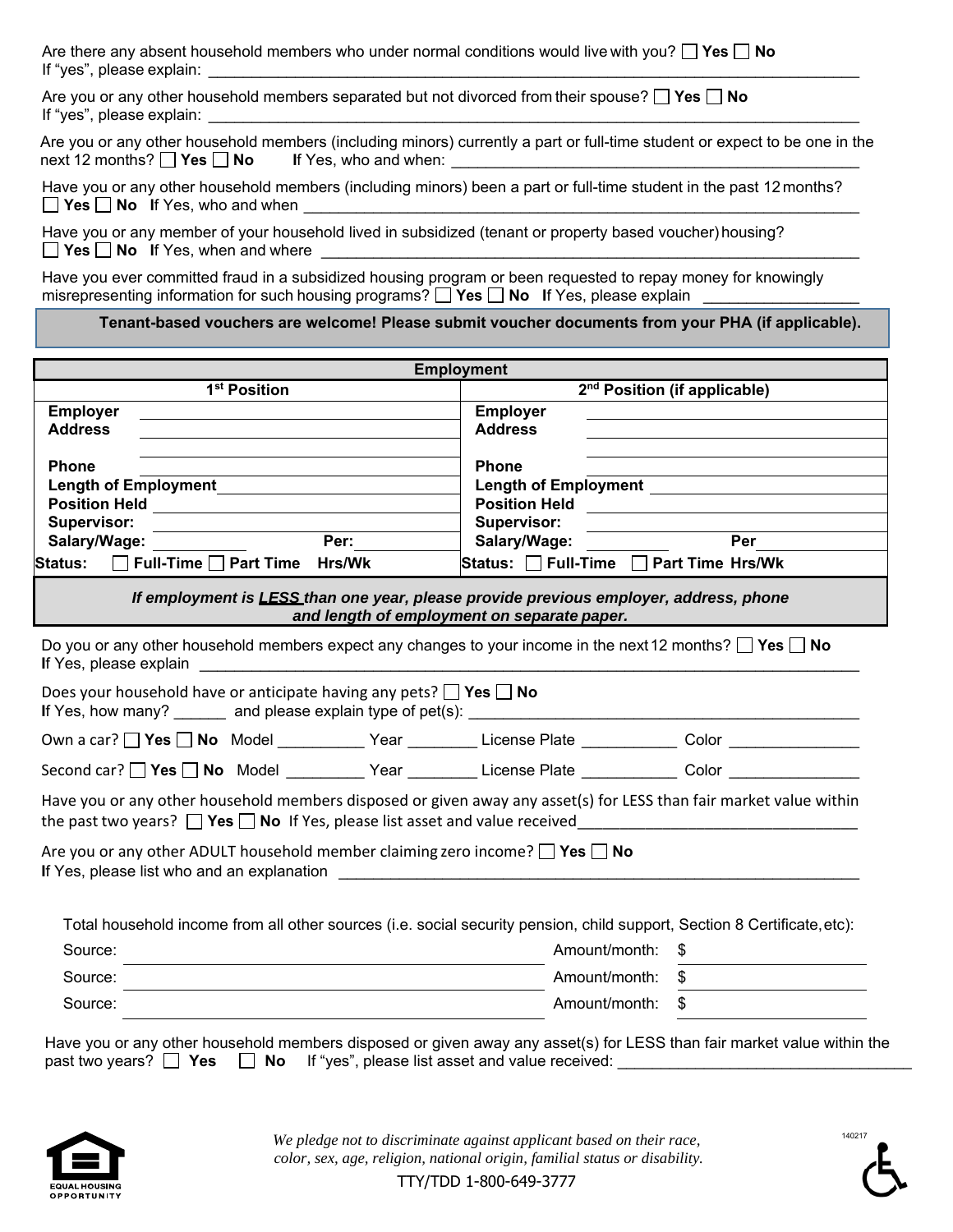Provide your banking, credit and/or asset type of information below:

|          | <b>Type of Assets</b> | Name of Institution | Phone Number | Rate Of Interest |
|----------|-----------------------|---------------------|--------------|------------------|
| . .      |                       |                     |              |                  |
| 2        |                       |                     |              |                  |
| ΙЗ.      |                       |                     |              |                  |
| 14.      |                       |                     |              |                  |
| <b>5</b> |                       |                     |              |                  |

| <b>PERSONAL REFERENCES:</b>                                                                                         | List 3 references that we can call for a personal reference (only one can a relative): |  |  |  |  |  |
|---------------------------------------------------------------------------------------------------------------------|----------------------------------------------------------------------------------------|--|--|--|--|--|
| <b>Name</b>                                                                                                         | <b>Telephone Number</b><br><b>Address/City/Zip</b><br><b>Relationship</b>              |  |  |  |  |  |
|                                                                                                                     |                                                                                        |  |  |  |  |  |
|                                                                                                                     |                                                                                        |  |  |  |  |  |
|                                                                                                                     |                                                                                        |  |  |  |  |  |
| Are you and all other household members United States Citizens?<br>Yes<br>$\Box$ No If "no", please list who and an |                                                                                        |  |  |  |  |  |

|      |  | $\cdot$ $\cdot$ $\cdot$ | . |  |
|------|--|-------------------------|---|--|
| aval |  |                         |   |  |
|      |  |                         |   |  |

### **CERTIFICATION**

I certify that this will be my permanent residence and do not or will not maintain a separate subsidized rental unit in a different location. I understand that I must pay a security deposit for this apartment prior to occupancy. I acknowledge that I am responsible to inform the office of any changes to any part of this application (i.e. address, phone, income, household size, student status).

I authorize my consent to have management verify the information contained in this application for purpose of proving my eligibility for occupancy. I understand that my occupancy is contingent on meeting management's resident selection criteria and the Section 8 and/or Housing Credit Programs.

I consent to release the necessary information to determine my eligibility. I will provide all necessary information including source names, addresses, phone numbers, and account numbers where applicable, and any other information required for expediting this process.

I certify that all information and answers to the above questions are true and complete to the best of my knowledge. I understand that providing false information or making false statements may be grounds for denial of my application. I also understand that any such actions may result in criminal penalties.

### **APPLICANT must sign below:**

Applicant Signature Date Date

\_\_\_\_\_\_\_\_\_\_\_\_\_\_\_\_\_\_\_\_\_\_\_\_\_\_\_\_\_\_\_\_\_\_\_\_\_\_\_\_\_\_\_\_\_\_\_\_\_\_\_ \_\_\_\_\_\_\_\_\_\_\_\_\_

#### **PENALTY FOR MISUSE OF THIS FORM:**

Title 18, Section 1001 of the U.S. Code states that a person is guilty of a felony for knowingly making false or fraudulent statements to any department of the United States Government, the PHA, and/or any other owner (or any employee of HUD, the PHA, or the Owner) and may be subject to penalties for unauthorized disclosures or improper uses of information collected based upon the use of this consent form. Use of the<br>information c an applicant or participant may be subject to a misdemeanor and fined not more than \$5,000. Any applicant or participant affected by negligent disclosure of information may bring civil action for damages, and seek other relief, as may be appropriate, against the officer or employee of HUD, the PHA, or the Owner responsible for the unauthorized disclosure or improper use. Penalty provisions for misusing the Social Security<br>number are



*We pledge not to discriminate against applicant based on their race, color, sex, age, religion, national origin, familial status or disability.* 

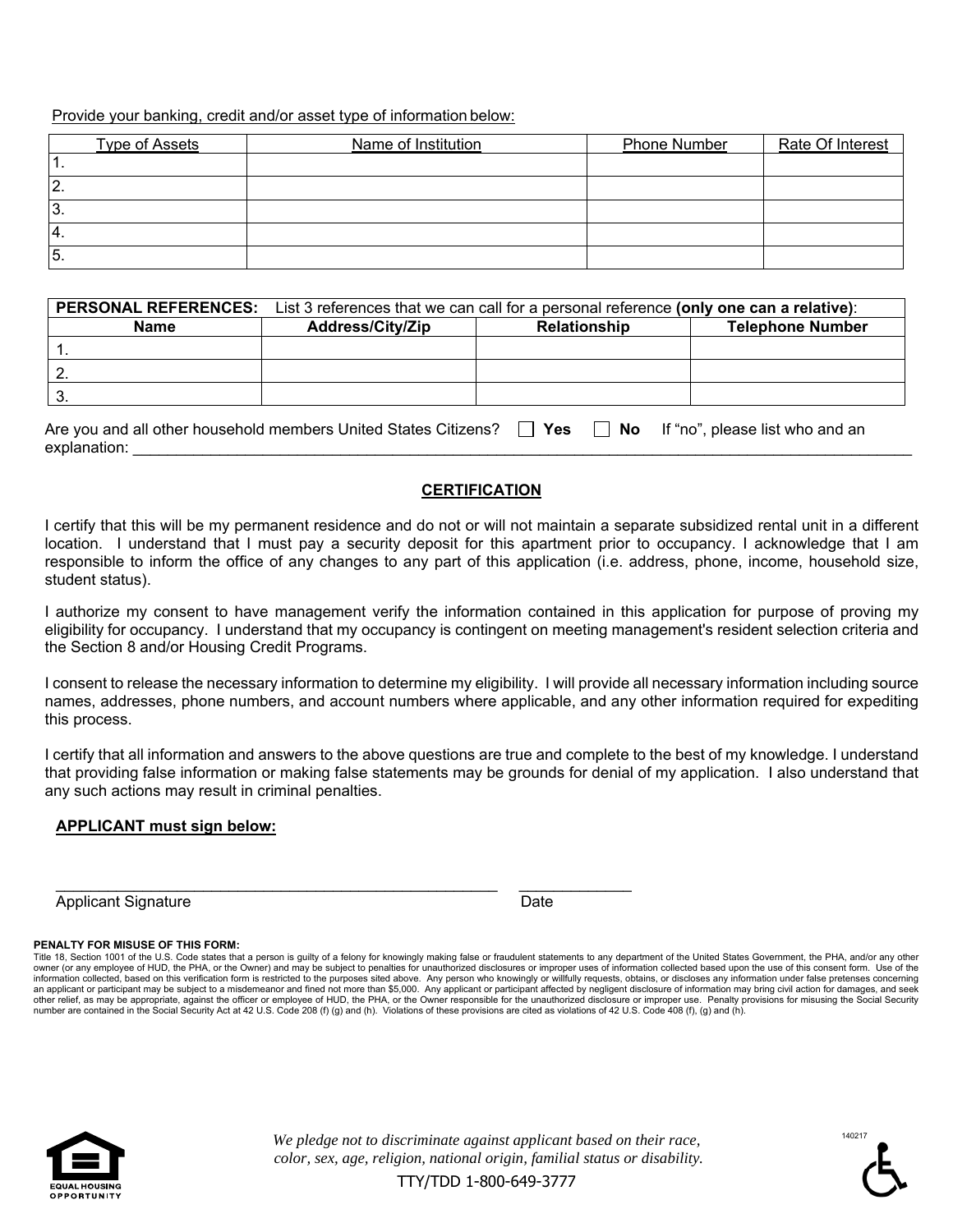

## **NOTICE AND CONSENT FOR THE RELEASE OF INFORMATION**

Owner/Management Agent Requesting Information:

| <b>Property Name</b> | Renaissance Place Apartments |              |                  |     |       |
|----------------------|------------------------------|--------------|------------------|-----|-------|
| Address              | 570 West Clay Avenue         |              |                  |     |       |
| City                 | Muskegon                     | <b>State</b> | МI               | Zip | 49440 |
| Phone                | $(231)$ 728-5300             | Fax          | $(231)$ 332-5930 |     |       |

### **Who Must Sign the Consent Form?**

Each member of your household who is 18 years of age or older must sign the relevant consent forms at the initial certification, at each recertification and at each interim certification, if applicable.

In addition, when new adult members join the household and when members of the household become 18 years of age, they must also sign the relevant consent forms.

### **Acknowledgement:**

By signing this consent form, I am authorizing the Owner/Management Agent of the housing community for which I am applying (listed above) to obtain information from a third party about me. I understand that the purpose of this information is to determine my eligibility for housing and will be kept confidential and will not be released outside of this scope. I understand that this information can include and is not limited to information regarding my income, assets and credit bureau report which may affect my eligibility.

I further understand that income information obtained from these sources will be verified according to the initial information which I have provided on my original application for housing.

| <b>Applicant /Resident</b> |             |  |
|----------------------------|-------------|--|
| Signature                  | ata<br>Jale |  |
|                            |             |  |

Applicant/Resident Name (Please Print)

This release for information will expire thirteen (13) months from the date of signature.

#### **PENALTY FOR MISUSE OF THIS FORM:**

**Title 18, Section 1001 of the U.S. Code states that a person is guilty of a felony for knowingly making false or fraudulent statements to any department of the United States Government, the PHA, and/or any other owner (or any employee of HUD, the PHA, or the Owner) and may be subject to penalties for unauthorized disclosures or improper uses of information collected based upon the use of this consent form. Use of the information collected, based on this verification form is restricted to the purposes sited above. Any person who knowingly or willfully requests, obtains, or discloses any information under false pretenses concerning an applicant or participant may be subject to a misdemeanor and fined not more than \$5,000. Any applicant or participant affected by negligent disclosure of information may bring civil action for damages, and seek other relief, as may be appropriate, against the officer or employee of HUD, the PHA, or the Owner responsible for the unauthorized disclosure or improper use. Penalty provisions for misusing the Social Security number are contained in the Social Security Act at 42 U.S. Code 208 (f) (g) and (h). Violations of these provisions are cited as violations of 42 U.S. Code 408 (f), (g) and (h)** 



*We pledge not to discriminate against applicant based on their race, color, sex, age, religion, national origin, familial status or disability.* 

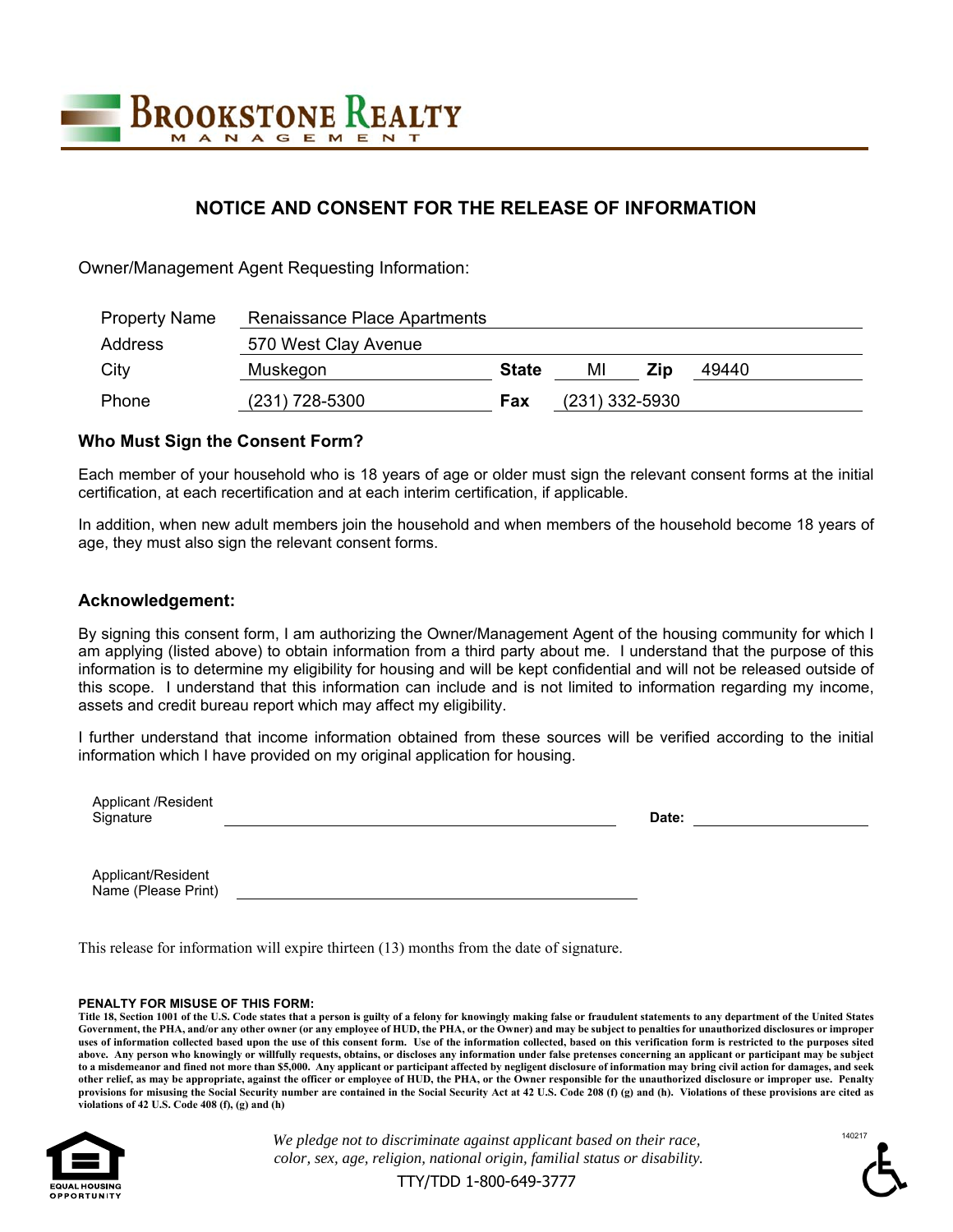### **AUTHORIZATION FOR BACKGROUND/CREDIT CHECK**

| <b>NOTICE TO APPLICANTS</b> : The information requested below is for the sole purpose of conducting a                   |  |  |  |  |
|-------------------------------------------------------------------------------------------------------------------------|--|--|--|--|
| background/credit investigation, which includes, among other things, a criminal conviction check. The existence of a    |  |  |  |  |
| prior criminal conviction will not necessarily make you ineligible for housing with Brookstone Realty Management. It is |  |  |  |  |
| Brookstone Realty Management's policy to evaluate any adverse information obtained in the background/credit             |  |  |  |  |
| investigation based on a range of factors including, but not limited to, rental history. Information regarding age, sex |  |  |  |  |
| and race will not be a factor in any housing decision including.                                                        |  |  |  |  |

| Maiden Names(s), Nickname(s), Other Name(s) (please include dates used)                                                                                                                               |      |                                     | Male | Female               |
|-------------------------------------------------------------------------------------------------------------------------------------------------------------------------------------------------------|------|-------------------------------------|------|----------------------|
|                                                                                                                                                                                                       |      |                                     |      |                      |
|                                                                                                                                                                                                       |      | Date of Birth: ____________________ |      |                      |
|                                                                                                                                                                                                       |      |                                     |      |                      |
| ALL ADDRESSES FOR THE LAST SEVEN (7) YEARS - Starting with Present Address First<br>In the event you do not remember the exact street address, please include a city, state and the approximate dates |      |                                     |      |                      |
| of residence.                                                                                                                                                                                         |      |                                     |      |                      |
| <b>Street Address</b>                                                                                                                                                                                 | City | <b>State</b>                        | Zip  | <b>Years From-To</b> |
|                                                                                                                                                                                                       |      |                                     |      |                      |
|                                                                                                                                                                                                       |      |                                     |      |                      |
| 3.                                                                                                                                                                                                    |      |                                     |      |                      |

(attach additional pages if necessary)

I expressly authorize all personnel, schools, companies, corporations, credit bureaus and law enforcement agencies to supply any and all information concerning my qualifications for housing applied for and the information given by me herein. In reference to being considered for housing, I release Brookstone Realty Management, related entities, as well as any individual or entity providing information, from any and all liability in connection with any inquiries and investigations made, information they give and any decisions made or action taken. I also do not require a copy of any disclosure of the nature and scope of the investigation. I understand that any offer of apartment rental from Brookstone Realty Management is based upon my successful completion of the background/credit screening. I also understand that I have a right to review all disputed information and to follow up with the law enforcement agency to clear up any discrepancies. This authorization is good for one year from the date of signing.

| <b>Applicant Signature</b> |                           | Date                                                                |                                                                                                                |                                                  |
|----------------------------|---------------------------|---------------------------------------------------------------------|----------------------------------------------------------------------------------------------------------------|--------------------------------------------------|
|                            |                           | For Office Use Only:                                                |                                                                                                                |                                                  |
|                            | Unit #: Voucher Amount:   | Security Deposit: <b>Security</b> Deposit:                          | Monthly Rent: All and the Control of the Control of the Control of the Control of the Control of the Control o | Lease Term: Network                              |
|                            | Bedrooms: Monthly Income: | Other Monthly Income: ______________                                |                                                                                                                | <b>Current Rental Rate: Current Rental Rate:</b> |
| <b>D APPROVED</b>          | □ APPROVED With CONDITONS | <b>O DECLINED</b>                                                   | By (initials): <b>Example 20</b>                                                                               | Date: <u>__________________________________</u>  |
|                            |                           | We plades not to discriminate goainst applicant based on their race |                                                                                                                | 140217                                           |



*We pledge not to discriminate against applicant based on their race, color, sex, age, religion, national origin, familial status or disability.*  TTY/TDD 1-800-649-3777

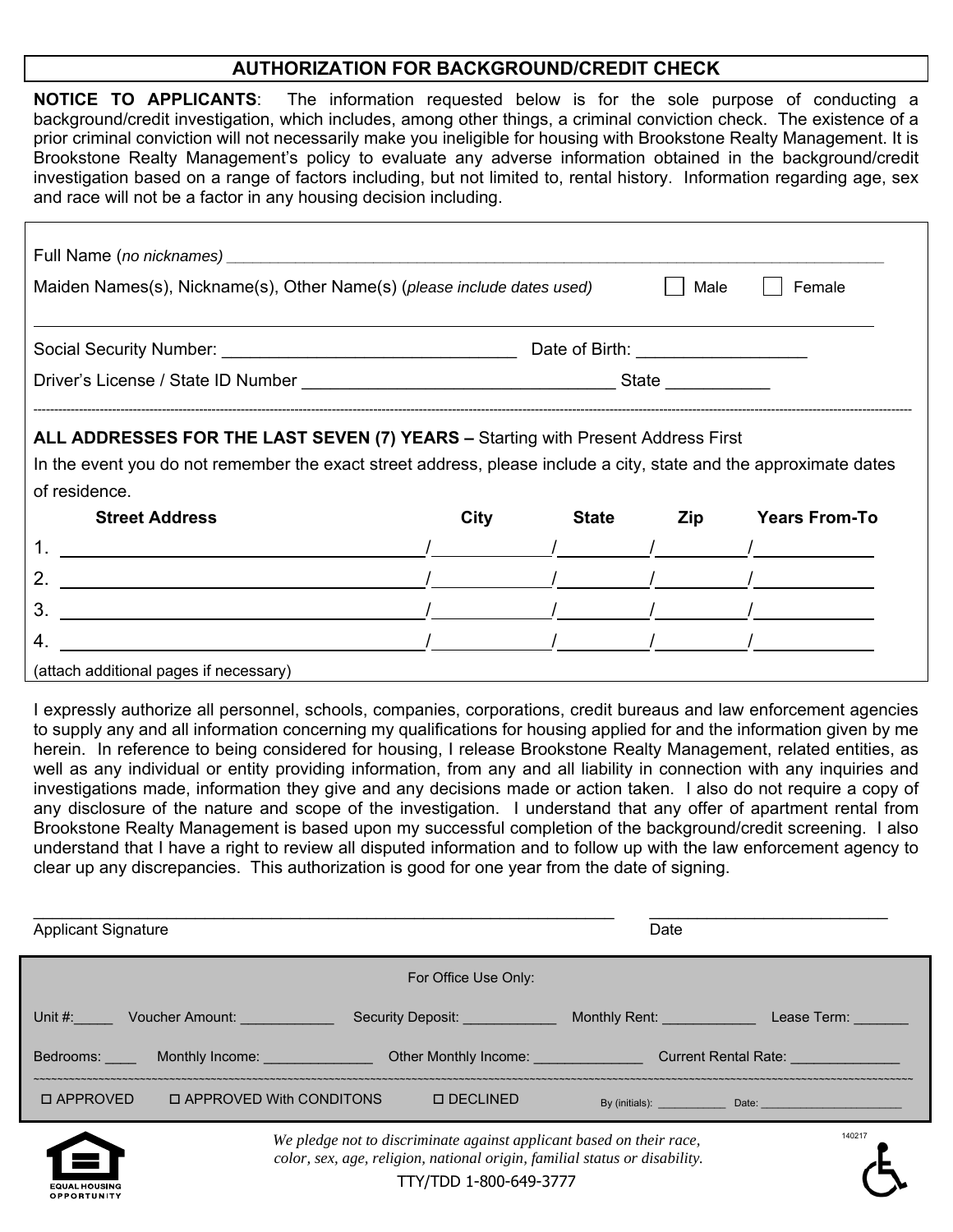### Michigan State Housing Development Authority

### **CHECKLIST MSHDA PROGRAMS**

(Issued under P.A. of 1966 as amended and Section 8 of the U.S. Housing (program) Act of 1937.)

# **Complete a separate form for each household member who is age 18 or older or an emancipated minor.**

|--|--|

Name: Unit Number:

| $\mathbf{1}$  | Yes | <b>No</b> | <b>COMPLETE EACH ITEM:</b>                                                                                                                            |
|---------------|-----|-----------|-------------------------------------------------------------------------------------------------------------------------------------------------------|
|               |     |           | I am a citizen of the United States or a permanent legal resident.                                                                                    |
| 2             |     |           | I am presently a student. Check one: □Full-time □Part-time<br>$\Box$ Other                                                                            |
| 3             |     |           | I was a student sometime during the past twelve-month period or anticipate becoming a student at<br>sometime during the upcoming twelve-month period. |
|               |     |           | □Full-time □Part-time DATES:                                                                                                                          |
| <b>INCOME</b> |     |           |                                                                                                                                                       |
| 4             |     |           | I have a job and receive money/wages, tips or bonuses. (List the businesses or companies that<br>pay you.)                                            |
| 5             |     |           | I am self-employed or operate my own business. (List the types of jobs you do.)                                                                       |
| 6             |     |           | I earn income from periodic, temporary, seasonal or contractual employment /work.                                                                     |
| 7             |     |           | I receive Social Security or Rail Road Retirement Act income.                                                                                         |
| 8             |     |           | I receive Supplemental Security Income (SSI).                                                                                                         |
| 9             |     |           | I receive quarterly payments from DHS for the State-paid portion of a SSI grant.                                                                      |
| 10            |     |           | I receive unearned income for a family member(s) age 17 or under (e.g.: Social Security, trust fund<br>disbursements).                                |
| 11            |     |           | I receive periodic payments from retirement funds or pensions. If yes, how many funds or<br>List name(s) of fund or pension provider.<br>pensions?    |
| 12            |     |           | I receive disability or death benefits other than Social Security.                                                                                    |
| 13            |     |           | I receive Veteran's Administration benefits.                                                                                                          |
| 14            |     |           | I receive Public Assistance. (does not include food stamps or Medicaid)                                                                               |
| 15            |     |           | I receive cash contributions or gifts including rent or utility payments, on an ongoing basis from<br>persons not living with me.                     |
| 16            |     |           | I receive unemployment benefits.                                                                                                                      |
| 17            |     |           | I receive periodic payments from Workers' Compensation.                                                                                               |
| 18            |     |           | I receive periodic payments from trust, annuity or inheritance. If yes, from how many sources?                                                        |
| 19            |     |           | I receive income from the rental of real estate or personal property.                                                                                 |
| 20            |     |           | I receive periodic payments from lottery or other types of winnings.                                                                                  |
| 21            |     |           | I receive adoption assistance payments.                                                                                                               |
| 22            |     |           | I receive alimony, maintenance, or spousal support.                                                                                                   |
| 23            |     |           | I receive GI Bill benefits.                                                                                                                           |
| 24            |     |           | I receive military active duty allotments or regular pay as a member of the National Guard or<br>Reservist pay.                                       |
| 25            |     |           | I am a member of an Indian Tribe receiving gaming payments.                                                                                           |



*We pledge not to discriminate against applicant based on their race, color, sex, age, religion, national origin, familial status or disability.* 

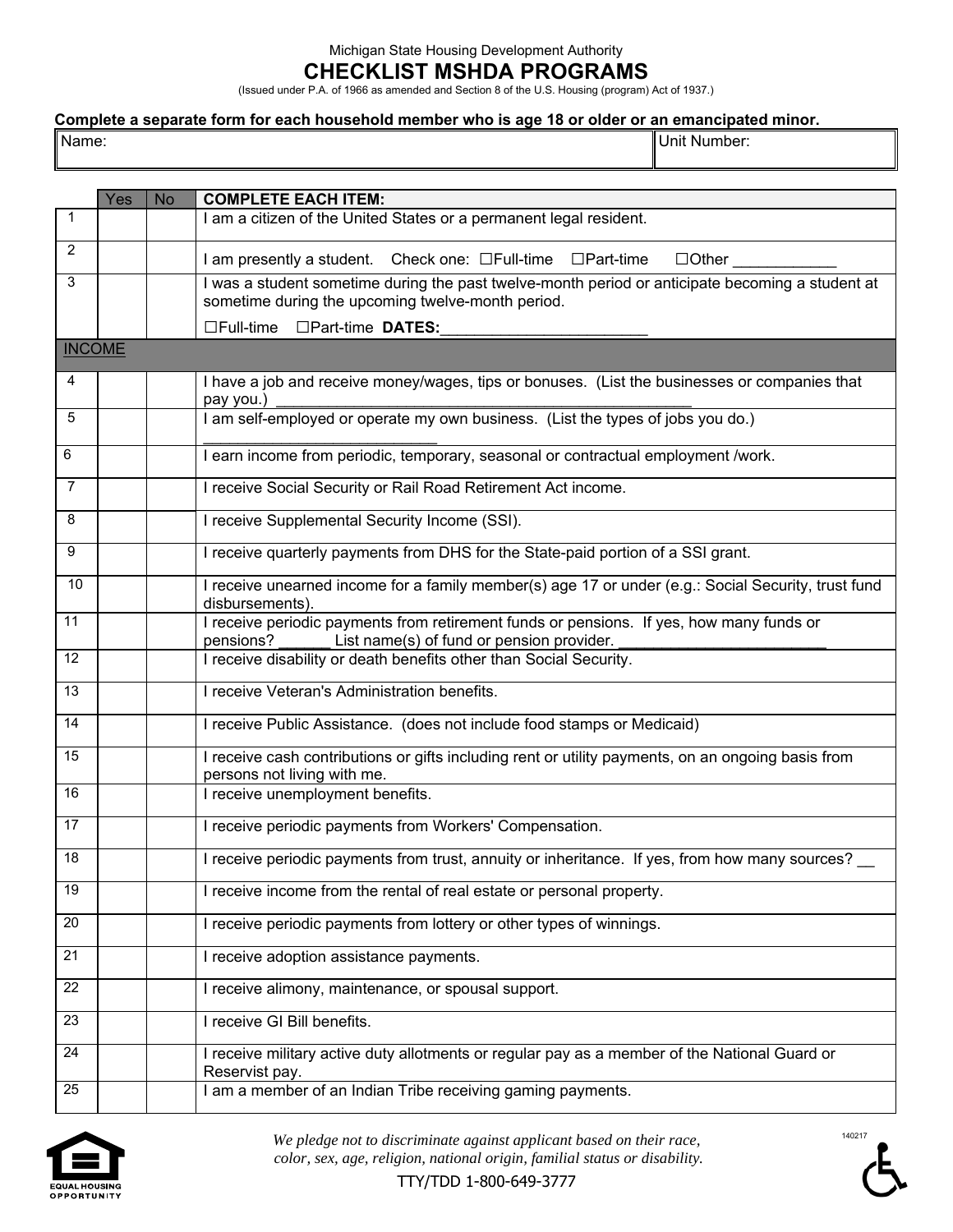|    | Yes                  | <b>No</b> | <b>COMPLETE EACH ITEM:</b>                                                                                                                                                                                             |  |  |
|----|----------------------|-----------|------------------------------------------------------------------------------------------------------------------------------------------------------------------------------------------------------------------------|--|--|
| 26 |                      |           | I receive periodic payments from insurance policies or any type of settlement, if yes, how many<br>policies or settlements?                                                                                            |  |  |
| 27 |                      |           | I receive long term care insurance payments that exceed \$180/day or \$67,000 annually.                                                                                                                                |  |  |
| 28 |                      |           | I receive other recurring or periodic income not listed above. Describe                                                                                                                                                |  |  |
| 29 |                      |           | I receive student financial assistance. (does not include student loans)                                                                                                                                               |  |  |
|    | <b>CHILD SUPPORT</b> |           |                                                                                                                                                                                                                        |  |  |
| 30 |                      |           | I receive child support. If yes, from how many parents do you receive support? If yes, is child<br>support paid directly to DHS? □ Yes □ No                                                                            |  |  |
| 31 |                      |           | I have been awarded a judgment for child support but have not been receiving any payments or<br>have not been receiving the full payments on a regular basis.                                                          |  |  |
| 32 |                      |           | I anticipate filing a claim for child support within the next twelve months.                                                                                                                                           |  |  |
|    |                      |           | <b>ASSETS</b>                                                                                                                                                                                                          |  |  |
|    |                      |           | (Include all assets held or owned either in or outside of the United States)                                                                                                                                           |  |  |
| 33 |                      |           | I have a savings account(s) at: ____________________________(List name(s) of institution)                                                                                                                              |  |  |
| 34 |                      |           | I have a checking account(s) at: ____________________________(List name(s) of institution)                                                                                                                             |  |  |
| 35 |                      |           | (List name(s) of institution)                                                                                                                                                                                          |  |  |
| 36 |                      |           | I have a prepaid card, debit card, or paycard on which funds from Social Security, SSI, Child<br>Support, DHS, unemployment or other agency are directly deposited. If yes, how many?<br>From which Agency(ies)?       |  |  |
| 37 |                      |           | I have cash held in my home or in a safety deposit box.                                                                                                                                                                |  |  |
| 38 |                      |           | I have savings bonds. If yes, how many? ______                                                                                                                                                                         |  |  |
| 39 |                      |           | I have Treasury Bills. If yes, how many?                                                                                                                                                                               |  |  |
| 40 |                      |           | I have stocks.                                                                                                                                                                                                         |  |  |
| 41 |                      |           | I have bonds                                                                                                                                                                                                           |  |  |
| 42 |                      |           | I have mutual funds or securities.                                                                                                                                                                                     |  |  |
| 43 |                      |           | I have IRA's or Keogh account(s) at:<br>(List name(s) of institution)                                                                                                                                                  |  |  |
| 44 |                      |           | I have time certificate(s) at:<br>(List name(s) of institution)                                                                                                                                                        |  |  |
| 45 |                      |           | I own real estate and/or receive income from the rental of real estate. If yes, how many<br>properties?                                                                                                                |  |  |
| 46 |                      |           | I own a mobile home.                                                                                                                                                                                                   |  |  |
| 47 |                      |           | I have land contracts. If yes, how many?                                                                                                                                                                               |  |  |
| 48 |                      |           | I hold a mortgage or deed of trust.                                                                                                                                                                                    |  |  |
| 49 |                      |           | I have revocable trusts. If yes, how many trusts?                                                                                                                                                                      |  |  |
| 50 |                      |           | I have whole life or universal life insurance policy(ies). If yes, Somehow many policies?                                                                                                                              |  |  |
| 51 |                      |           | I have personal property held for investment purposes (gems, jewelry, collections, etc.).                                                                                                                              |  |  |
| 52 |                      |           | I have lump sum receipts or one-time receipts.                                                                                                                                                                         |  |  |
| 53 |                      |           | I have another name(s) listed on one or more of the above assets for beneficiary or other purposes,<br>such as, power of attorney. These other persons do not own the assets and receive no income<br>from the assets. |  |  |



*We pledge not to discriminate against applicant based on their race, color, sex, age, religion, national origin, familial status or disability.* 

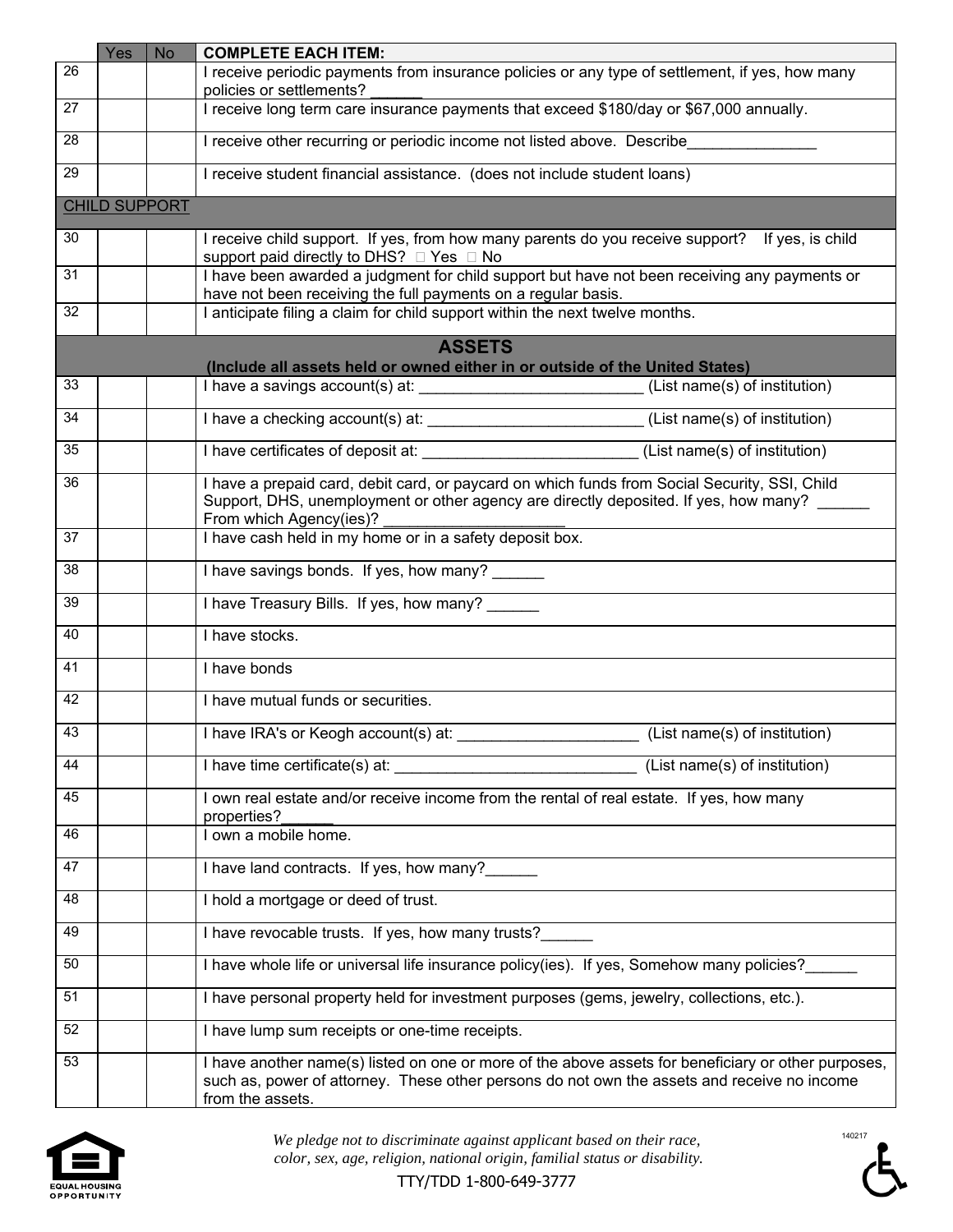|  | I have joint ownership on one or more of the above assets.                                                                                                                                                                                                                                                                                                                                                                                                                                                                                                                               |
|--|------------------------------------------------------------------------------------------------------------------------------------------------------------------------------------------------------------------------------------------------------------------------------------------------------------------------------------------------------------------------------------------------------------------------------------------------------------------------------------------------------------------------------------------------------------------------------------------|
|  |                                                                                                                                                                                                                                                                                                                                                                                                                                                                                                                                                                                          |
|  | I have income/assets from sources other than those listed above. (Describe)                                                                                                                                                                                                                                                                                                                                                                                                                                                                                                              |
|  | A member of my household is under the age of 18 and has assets.<br>(Describe)                                                                                                                                                                                                                                                                                                                                                                                                                                                                                                            |
|  | <b>ALLOWANCES / DEDUCTIONS</b>                                                                                                                                                                                                                                                                                                                                                                                                                                                                                                                                                           |
|  | (Complete the items below for Section 8, Section 236, and Moderate Projects Only)                                                                                                                                                                                                                                                                                                                                                                                                                                                                                                        |
|  | I am Elderly (age 62 or older), Handicapped or Disabled and pay Medicare premiums.                                                                                                                                                                                                                                                                                                                                                                                                                                                                                                       |
|  | I am Exterly (age 62 or older), Handicapped or Disabled and pay medicar insurance premiums,<br>other than Medicare.                                                                                                                                                                                                                                                                                                                                                                                                                                                                      |
|  | I am Elderly (age 62 or older), Handicapped or Disabled and pay medical or prescription or chore<br>provider expenses which are not reimbursed by insurance.                                                                                                                                                                                                                                                                                                                                                                                                                             |
|  | I am Elderly (age 62 or older), Handicapped or Disabled and pay long term care insurance<br>premiums.                                                                                                                                                                                                                                                                                                                                                                                                                                                                                    |
|  | I pay child care expenses for a child age 12 on under in order to be gainfully employed or to further<br>my education.                                                                                                                                                                                                                                                                                                                                                                                                                                                                   |
|  | The Department of Human Services (DHS) pays child calcexpenses for a child(ren) age 12 or<br>under in order for me to be gainfully employed or further my education.<br>If yes $F A$ pays $\Box$ full $\Box$ partial.                                                                                                                                                                                                                                                                                                                                                                    |
|  | pay handicap care expenses for a handicapped/disabled family member in order to be gainfully<br>employed.                                                                                                                                                                                                                                                                                                                                                                                                                                                                                |
|  | I pay handicap equipment expenses for a handicapped/disabled family member that are no<br>covered by insurance.                                                                                                                                                                                                                                                                                                                                                                                                                                                                          |
|  | <b>OTHER ITEMS</b>                                                                                                                                                                                                                                                                                                                                                                                                                                                                                                                                                                       |
|  | I have provided proof of Social Security number (or certification) for all household members. (The<br>certification for individuals under 18 years of age will be executed by a parent or guardian.)                                                                                                                                                                                                                                                                                                                                                                                     |
|  | DISPOSAL / DIVESTITURE OF ASSETS                                                                                                                                                                                                                                                                                                                                                                                                                                                                                                                                                         |
|  | <u>(all</u> tenants and prospective residents in all types of projects must complete the section below)<br>I have sold, given away or otherwise transferred ownership of assets within the last two                                                                                                                                                                                                                                                                                                                                                                                      |
|  | (2) years. Initial the "Yes" column or the "No" column at left. If yes, list item(s) and<br>$date(s)$ :                                                                                                                                                                                                                                                                                                                                                                                                                                                                                  |
|  |                                                                                                                                                                                                                                                                                                                                                                                                                                                                                                                                                                                          |
|  | Assets include cash (totaling in excess of \$999), cash held in savings and/or checking accounts,<br>trust funds, equity in real estate and other capital investments, stocks, bonds, Treasury bills,<br>certificates of deposit, money market funds, IRA accounts, retirement and pension funds, lump sum<br>receipts (i.e., lottery winnings, insurance settlements, etc.), and personal property held as an<br>investment (i.e., gem or coin collections, paintings, antique cars, etc.). Do not include necessary<br>personal property such as furniture, automobiles, and clothing. |
|  |                                                                                                                                                                                                                                                                                                                                                                                                                                                                                                                                                                                          |

Under penalties of perjury, I certify that the information presented in this certification is true and accurate to the best of my (our) knowledge. The undersigned further understands that providing false representation herein constitutes an act of fraud. I will notify the Resident Manager when circumstances change, for possible recertification. False, misleading or incomplete information may result in the termination of the lease agreement and/or benefits.

\_\_\_\_\_\_\_\_\_\_\_\_\_\_\_\_\_\_\_\_\_\_\_\_\_\_\_\_\_\_\_\_\_\_\_\_\_\_\_\_\_\_\_\_\_\_\_\_\_\_\_ \_\_\_\_\_\_\_\_\_\_\_\_\_\_\_\_\_\_\_\_\_\_\_ Applicant / Tenant Signature data and the Date of Date Date



*We pledge not to discriminate against applicant based on their race, color, sex, age, religion, national origin, familial status or disability.* 

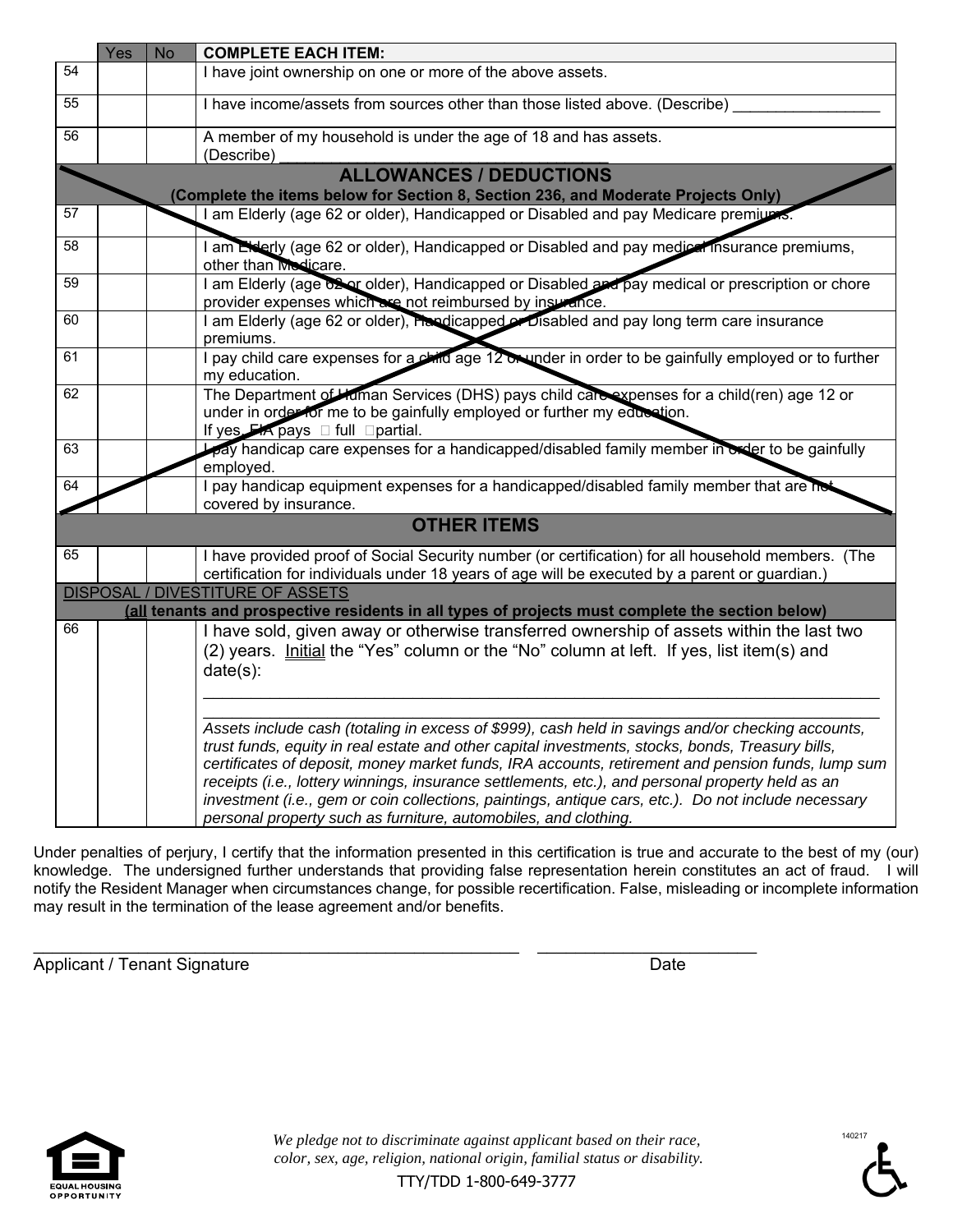| <b>Race and Ethnic Data</b>                         |                                  | <b>U.S. Department of Housing</b><br>and Urban Development |                                                  | OMB Approval No. 2502-0204<br>(Exp. 3/31/2014) |  |
|-----------------------------------------------------|----------------------------------|------------------------------------------------------------|--------------------------------------------------|------------------------------------------------|--|
| <b>U.S. Department of Housing</b>                   |                                  | Office of Housing                                          |                                                  |                                                |  |
| OMB Approval No. 2502-0204<br><b>Reporting Form</b> |                                  |                                                            |                                                  |                                                |  |
|                                                     |                                  |                                                            | 570 W Clay Avenue                                |                                                |  |
| <b>Renaissance Place Apartments</b>                 |                                  | X07008                                                     |                                                  | Muskegon, MI 49440                             |  |
| <b>Name of Property</b>                             |                                  | Project No.                                                | <b>Address of Property</b>                       |                                                |  |
| <b>Renaissance Place LDHA LP</b>                    |                                  |                                                            | <b>LIHTC</b>                                     |                                                |  |
| Name of Owner/Managing Agent                        |                                  |                                                            | Type of Assistance or Program Title:             |                                                |  |
| Name of Head of Household                           |                                  |                                                            | <b>Name of Household Member</b>                  |                                                |  |
| Date (mm/dd/yyyy):                                  |                                  |                                                            |                                                  |                                                |  |
|                                                     |                                  | <b>Ethnic Categories*</b>                                  | <b>Select</b><br>One                             |                                                |  |
|                                                     |                                  |                                                            |                                                  |                                                |  |
|                                                     | Hispanic or Latino               |                                                            |                                                  |                                                |  |
|                                                     | Not-Hispanic or Latino           |                                                            |                                                  |                                                |  |
|                                                     |                                  | <b>Racial Categories*</b>                                  | <b>Select</b><br><b>All that</b><br><b>Apply</b> |                                                |  |
|                                                     | American Indian or Alaska Native |                                                            |                                                  |                                                |  |
|                                                     | Asian                            |                                                            |                                                  |                                                |  |
|                                                     | <b>Black or African American</b> |                                                            |                                                  |                                                |  |
|                                                     |                                  | Native Hawaiian or Other Pacific Islander                  |                                                  |                                                |  |
|                                                     | White                            |                                                            |                                                  |                                                |  |
|                                                     | Other                            |                                                            |                                                  |                                                |  |
|                                                     |                                  |                                                            |                                                  |                                                |  |

### **\*Definitions of these categories may be found on the reverse side.**

### **There is no penalty for persons who do not complete the form.**

#### **Signature Date**

Public reporting burden for this collection is estimated to average 10 minutes per response, including the time for reviewing instructions, searching existing data sources, gathering and maintaining the data needed, and completing and reviewing the collection of information. This information is required to obtain benefits and voluntary. HUD may not collect this information, and you are not required to complete this form, unless it displays a currently valid OMB control number. This information is authorized by the U.S. Housing Act of 1937 as amended, the Housing and Urban Rural Recovery Act of 1983 and Housing and Community Development Technical Amendments of 1984. This information is needed to be incompliance with OMB-mandated changes to Ethnicity and Race categories for recording the 50059 Data Requirements to HUD. Owners/agents must offer the opportunity to the head and co-head of each household to "self certify' during the application interview or lease signing. In-place tenants must complete the format as part of their next interim or annual re-certification. This process will allow the owner/agent to collect the needed information on all members of the household. Completed documents should be stapled together for each household and placed in the household's file. Parents or guardians are to complete the self-certification for children under the age of 18. Once system development funds are provide and the appropriate system upgrades have been implemented, owners/agents will be required to report the race and ethnicity data electronically to the TRACS (Tenant Rental Assistance Certification System). This information is considered non-sensitive and does no require any special protection.





*We pledge not to discriminate against applicant based on their race, color, sex, age, religion, national origin, familial status or disability.*  140217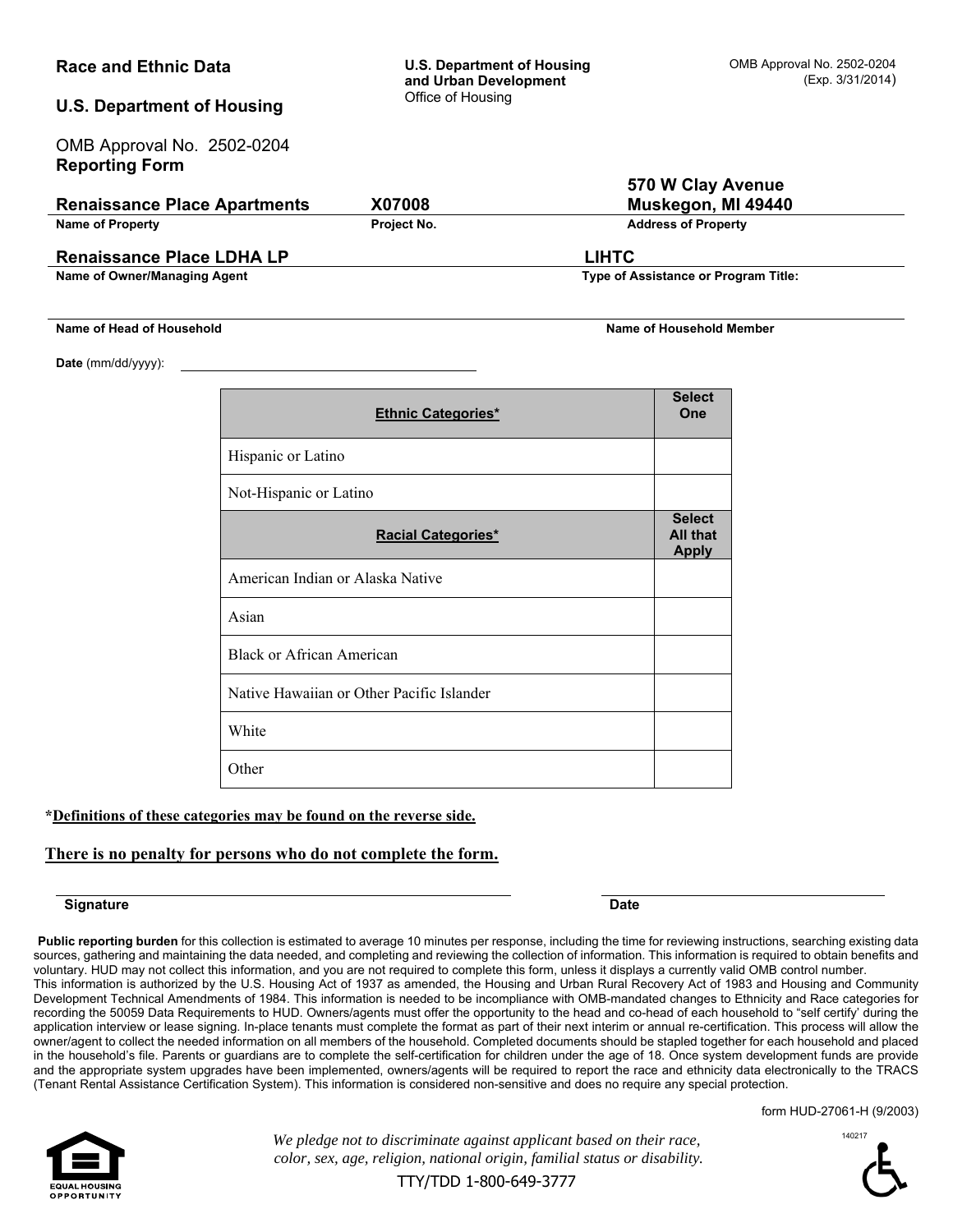## **Instructions for the Race and Ethnic Data Reporting (Form** HUD-27061-H)

### **A. General Instructions:**

This form is to be completed by individuals wishing to be served (applicants) and those that are currently served (tenants) in housing assisted by the Department of Housing and Urban Development.

Owner and agents are required to offer the applicant/tenant the option to complete the form. The form is to be completed at initial application or at lease signing. In-place tenants must also be offered the opportunity to complete the form as part of the next interim or annual recertification. Once the form is completed it need not be completed again unless the head of household or household composition changes. There is no penalty for persons who do not complete the form. However, the owner or agent may place a note in the tenant file stating the applicant/tenant refused to complete the form. **Parents or guardians are to complete the form for children under the age of 18.** 

The Office of Housing has been given permission to use this form for gathering race and ethnic data in assisted housing programs. Completed documents for the entire household should be stapled together and placed in the household's file.

- 1. The two ethnic categories you should choose from are defined below. You should check one of the two categories.
	- **1. Hispanic or Latino.** A person of Cuban, Mexican, Puerto Rican, South or Central American, or other Spanish culture or origin, regardless of race. The term "Spanish origin" can be used in addition to "Hispanic" or "Latino."
	- **2. Not Hispanic or Latino.** A person not of Cuban, Mexican, Puerto Rican, South or Central American, or other Spanish culture or origin, regardless of race.
- 2. The five racial categories to choose from are defined below: You should check as many as apply to you.
	- **1. American Indian or Alaska Native.** A person having origins in any of the original peoples of North and South America (including Central America), and who maintains tribal affiliation or community attachment.
	- **2. Asian.** A person having origins in any of the original peoples of the Far East, Southeast Asia, or the Indian subcontinent including, for example, Cambodia, China, India, Japan, Korea, Malaysia, Pakistan, the Philippine Islands, Thailand, and Vietnam.
	- **3. Black or African American.** A person having origins in any of the black racial groups of Africa. Terms such as "Haitian" or "Negro" can be used in addition to "Black" or "African American."
	- **4. Native Hawaiian or Other Pacific Islander.** A person having origins in any of the original peoples of Hawaii, Guam, Samoa, or other Pacific Islands.
	- **5. White.** A person having origins in any of the original peoples of Europe, the Middle East or North Africa.

form HUD-27061-H (9/2003)